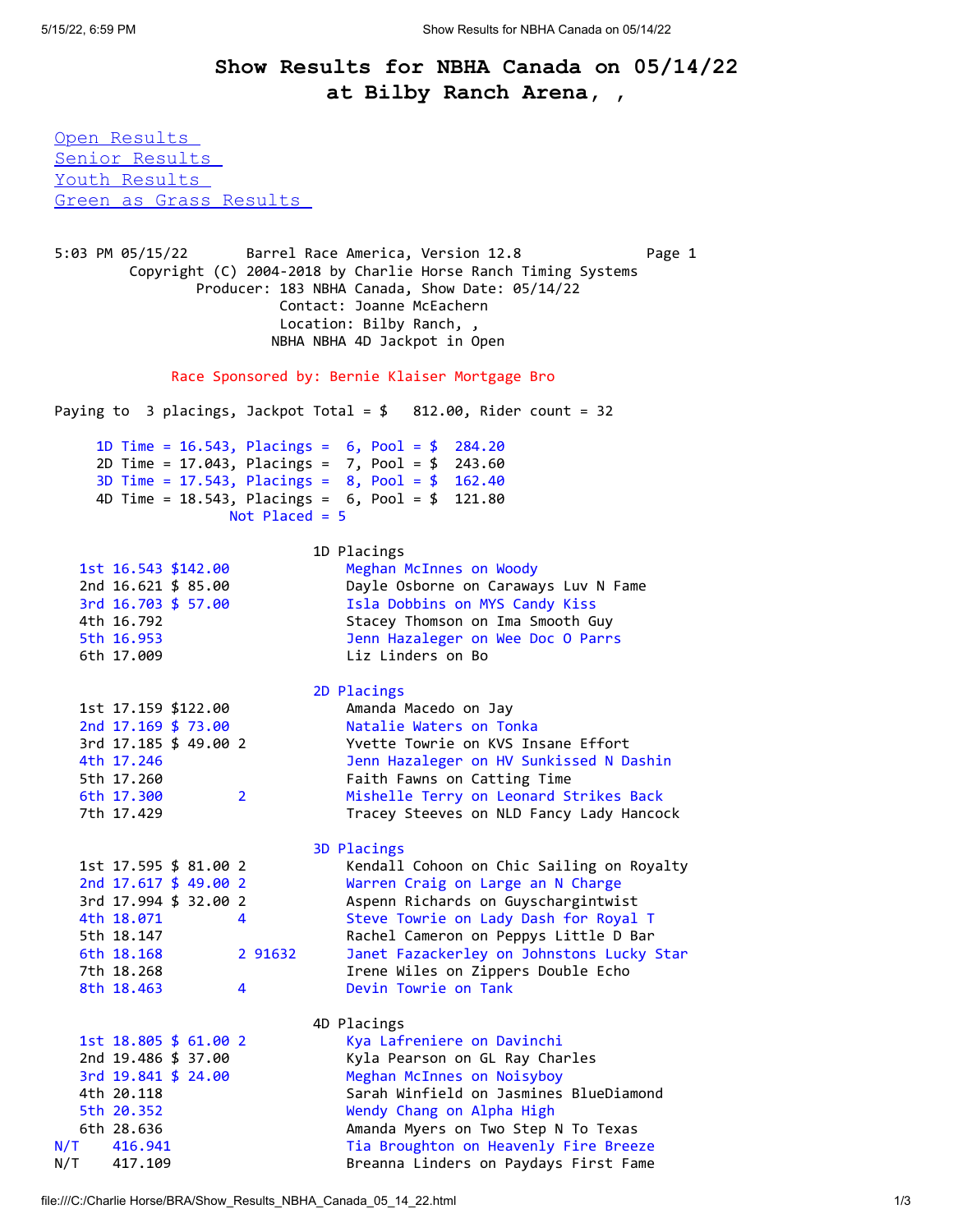<span id="page-1-2"></span><span id="page-1-1"></span><span id="page-1-0"></span>

|                                                                                                    |                                | 5:03 PM 05/15/22 Barrel Race America, Version 12.8<br>NBHA NBHA 4D Jackpot in Open                                  | Page 2 |  |  |
|----------------------------------------------------------------------------------------------------|--------------------------------|---------------------------------------------------------------------------------------------------------------------|--------|--|--|
| Race Sponsored by: Bernie Klaiser Mortgage Bro                                                     |                                |                                                                                                                     |        |  |  |
| N/T<br>418.780<br>$N/T$ 422.403<br>N/T 428.170                                                     | 2 <sup>1</sup><br>$\mathbf{2}$ | Wendy Terry on Cheque Out Miss Lillie<br>Kya Lafreniere on Ocean Front Jess<br>Faith Fawns on Missys Gold Peppy     |        |  |  |
| 5:03 PM 05/15/22                                                                                   |                                | Barrel Race America, Version 12.8<br>NBHA NBHA 3D Jackpot in Senior                                                 | Page 1 |  |  |
| Race Sponsored by: Bernie Klaiser Mortgage Bro                                                     |                                |                                                                                                                     |        |  |  |
|                                                                                                    |                                | Paying to 1 placings, Jackpot Total = $$90.00$ , Rider count = 5                                                    |        |  |  |
| 1D Time = $17.429$ , Placings = $5$ , Pool = \$                                                    |                                | 90.00<br>2D Time = $18.429$ , Placings = $0$ , Pool = \$ 0.00<br>3D Time = $19.429$ , Placings = $0, Pool = $ 0.00$ |        |  |  |
|                                                                                                    |                                | 1D Placings                                                                                                         |        |  |  |
| 1st 17.429 \$ 90.00<br>2nd 17.617<br>$\overline{2}$<br>3rd 17.868                                  |                                | Tracey Steeves on NLD Fancy Lady Hancock<br>Warren Craig on Large an N Charge<br>Liz Linders on Bo                  |        |  |  |
| 4th 18.168 2 91632<br>5th 18.410 2                                                                 |                                | Janet Fazackerley on Johnstons Lucky Star<br>Wendy Terry on Cheque Out Miss Lillie                                  |        |  |  |
| 5:03 PM 05/15/22                                                                                   |                                | Barrel Race America, Version 12.8<br>NBHA NBHA 4D Jackpot in Youth                                                  | Page 1 |  |  |
| Race Sponsored by: Bernie Klaiser Mortgage Bro                                                     |                                |                                                                                                                     |        |  |  |
|                                                                                                    |                                |                                                                                                                     |        |  |  |
|                                                                                                    |                                | Paying to 1 placings, Jackpot Total = $$$ 183.20, Rider count = 8                                                   |        |  |  |
|                                                                                                    |                                | 1D Time = $16.703$ , Placings = $2$ , Pool = \$ 64.12                                                               |        |  |  |
|                                                                                                    |                                | 2D Time = $17.203$ , Placings = $2$ , Pool = \$ 54.96                                                               |        |  |  |
| 3D Time = $17.703$ , Placings = $3$ , Pool = \$<br>4D Time = $18.703$ , Placings = $1$ , Pool = \$ |                                | 36.64<br>27.48                                                                                                      |        |  |  |
|                                                                                                    |                                |                                                                                                                     |        |  |  |
| 1st 16.703 \$ 64.00                                                                                |                                | 1D Placings<br>Isla Dobbins on MYS Candy Kiss                                                                       |        |  |  |
| 2nd 17.129                                                                                         |                                | Breanna Linders on Paydays First Fame                                                                               |        |  |  |
|                                                                                                    |                                | 2D Placings                                                                                                         |        |  |  |
| 1st 17.260 \$ 55.00                                                                                | 2                              | Faith Fawns on Catting Time                                                                                         |        |  |  |
| 2nd 17.595                                                                                         |                                | Kendall Cohoon on Chic Sailing on Royalty                                                                           |        |  |  |
| 1st 18.147 \$ 37.00                                                                                |                                | 3D Placings                                                                                                         |        |  |  |
| 2nd 18.463                                                                                         | 4                              | Rachel Cameron on Peppys Little D Bar<br>Devin Towrie on Tank                                                       |        |  |  |
| 3rd 18.467                                                                                         |                                | Faith Fawns on Missys Gold Peppy                                                                                    |        |  |  |
| 1st 18.805 \$ 27.00 2                                                                              |                                | 4D Placings<br>Kya Lafreniere on Davinchi                                                                           |        |  |  |
| 5:03 PM 05/15/22                                                                                   |                                | Barrel Race America, Version 12.8<br>NBHA NBHA 3D Jackpot in Green as Grass                                         | Page 1 |  |  |
|                                                                                                    |                                | Paying to 1 placings, Jackpot Total = $$$ 40.00, Rider count = 5                                                    |        |  |  |